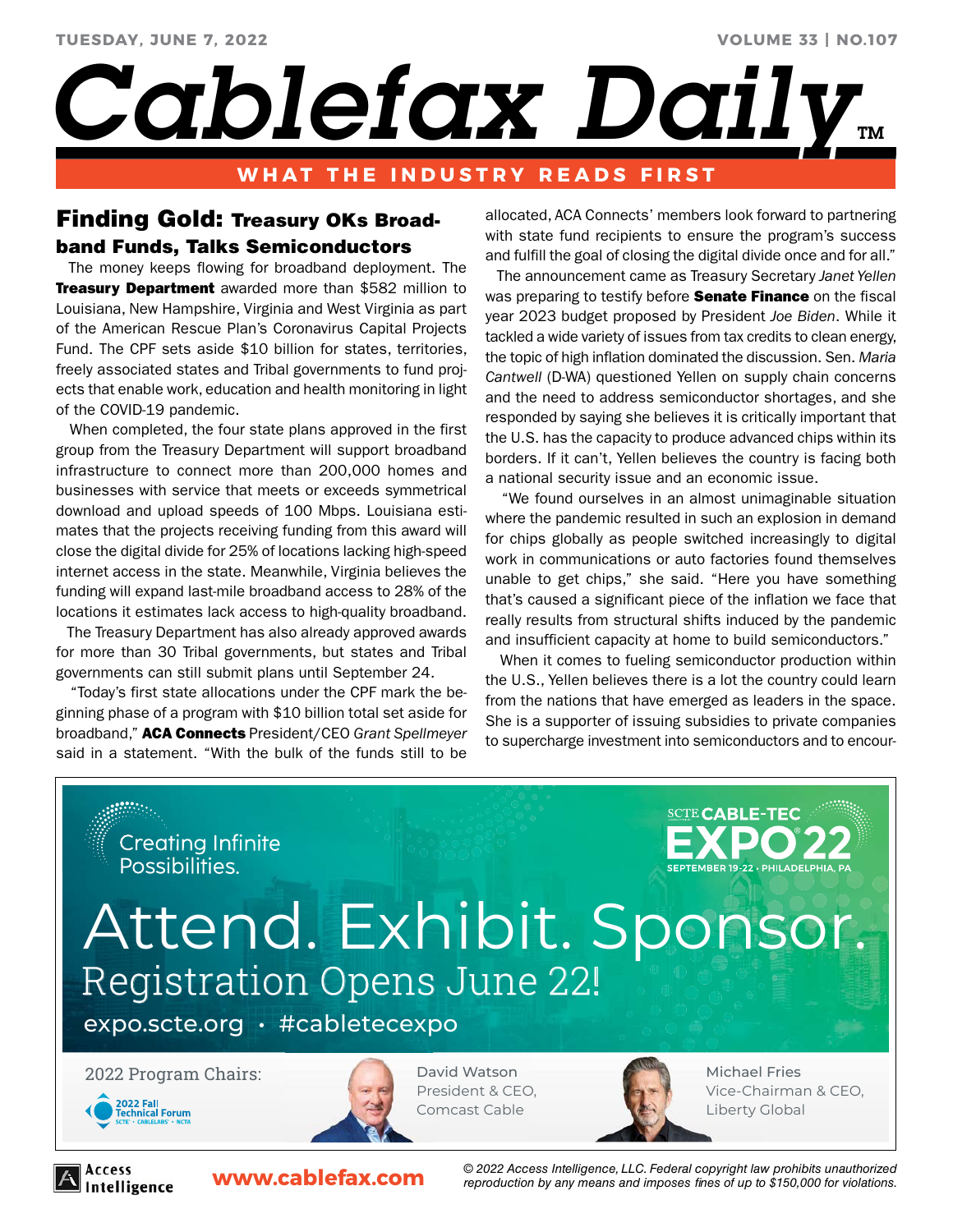age more entities to consider boosting production. In February, the House passed a bill that would allocate \$52 billion over five years for grants tied to the construction of semiconductor fabrication facilities on American soil. The Senate passed similar legislation last year.

 "There have been subsidies in many countries for semiconductor production and there's certainly a conscious drive in China and other places to boost semiconductor production. It's drifted away from the United States," Yellen said. "I think it's really critical that we develop that capacity."

# **COMMISSO SCHOLARSHIP COMES TO COLUMBIA**

Mediacom Communications CEO *Rocco Commisso* and his wife *Catherine Commisso* are giving back to Columbia University, his alma mater, by donating one of the school's largest gifts to date for undergraduate scholarships to the Fu Foundation School of Engineering and Applied Science. The Rocco and Catherine Commisso Scholarship will annually support a group of up to 20 students in perpetuity. To be eligible, students will need to meet at least one of the following requirements: to have lived or studied in Italy for at least a year; to be proficient in Italian or have grown up speaking Italian at home; demonstrated leadership or involvement in the Italian community or in Italian cultural activities; to be a member of Columbia's men's or women's soccer team; or to be from the Bronx, with a specific preference for alumni of Mount Saint Michael Academy.

# **ROKU CHANNEL LAUNCHES SPANISH OFFERING**

Roku unveiled a new collection of programming geared toward U.S. Spanish speakers on The Roku Channel. Called **Espacio Latino**, the destination has popular TV shows like "Hernan" and A la Mala", originals, telenovelas and family entertainment in Spanish. The offering has over 50 Spanish-language live TV channels covering a variety of genres, with content coming from partners such as **Canela.** TV, TelevisaUnivision, The Weather Channel en Español and EstrellaTV.

### **FRNDLY TV GETS VIEWERSHIP BUMP**

Affordable TV service Frndly TV saw a 63% increase in total amount of time subscribers spent on the platform for 1Q22 when compared to the period in the year prior. Viewership was up 60% YOY in Feb., and advertising impressions grew 632% in April compared to last year. Frndly TV added 17 channels in 2021—including A+E Network, History Channel and FETV—and has added six more so far this year.

### **AMPERSAND ADDS TO AND PLATFORM**

TV advertising sales company **Ampersand** is expanding its current partnerships with Charter, Comcast, Cox and Altice USA by adding incremental reach capabilities powered by its AND Platform. AND is a data-driven buy-side TV platform that centralizes campaign planning and measurement. The added capabilities enable Ampersand's clients to use Charter, Comcast, Cox and Altice's aggregated viewership insights to identify households that are un-exposed or under-exposed to a national TV campaign.

### **CHARTER GETS NEW STAMFORD HQ**

**Charter** opened a new headquarters in Stamford, Connecticut, on Monday. The company currently has over 150 open positions for the new location, which features a two-



# **[Nominate for The Diversity List.](http://www.cablefaxdiversity.com/)**

Help Cablefax recognize the top multi-ethnic executives based on their influence and power within the industry plus this year, Cablefax introduces its inaugural Pride List, honoring top LGBTQ+ execs who are making their mark on the industry.

Other nomination categories include D&I Mentor of the Year, Public Affairs Campaign and Thrivers Under 30, the industry's rising stars under 30.

# **Final Deadline, June 10 www.CablefaxDiversity.com**

Cablefax Daily (ISSN 1069-6644) is published daily by Access Intelligence, LLC | www.cablefax.com | 301.354.2101 | Editorial Director: Amy Maclean, 301.354.1760, amaclean@accessintel.com | VP/Group Publisher, Cablefax and Cynopsis: Robbie Caploe, 917.974.0640, rcaploe@accessintel.com | Managing Editor: Sara Winegardner, 301.354.1701, swinegardner@accessintel.com | Associate Editor: Noah Ziegler, 301.354.1704, nziegler@accessintel.com | Director of Business Development, Cablefax: Ellen Kamhi, 917.626.5574, ekamhi@accessintel.com | Dir of Marketing: Kate Schaeffer, kschaeffer@accessintel.com | Production Manager: Joann Fato, jfato@accessintel.com | Kerry Smith, Divisional President, Marketing & Media Group, ksmith@accessintel.com | Group Subs/Subscription Questions, Client Services: 301.354.2101, clientservices@accessintel.com | Annual subscription price: \$1,799.00/year | Access Intelligence, LLC, 9211 Corporate Blvd., 4th Floor, Rockville, MD 20850